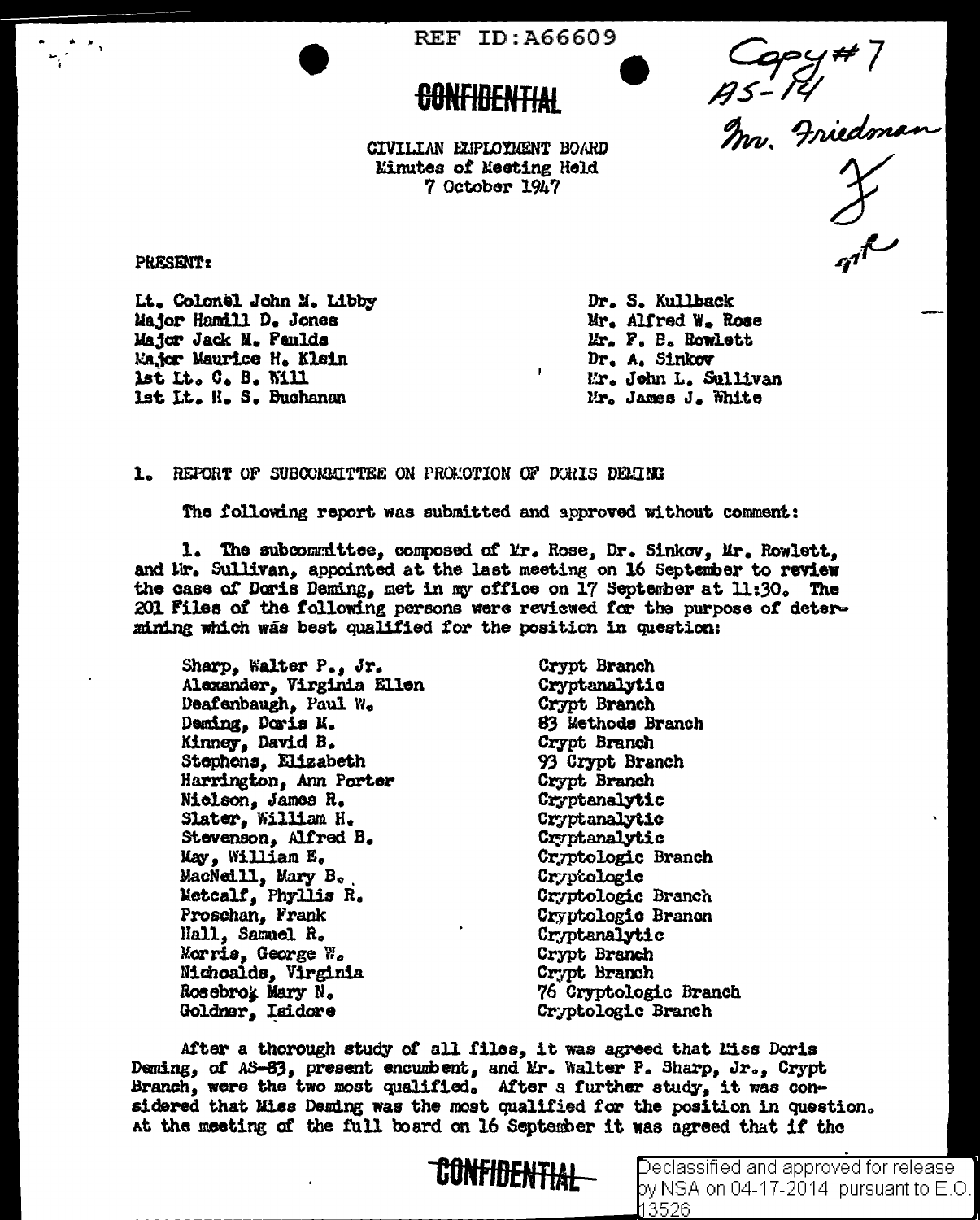REF ID: A66609



subcommittee agreed upon one name, that it could be assumed that the full board approved. If, however, more than one name was selected as being equal in qualifications, such names would be presented to the entire board at the next meeting. In that Doris Deming was a unanimous selection, the recommendation to promote her will be forwarded to Colonel Haves for final review.

2. The recommendation was forwarded to and approved by the Chief. Army Security Agency.

As stated in the report, the recommendation of the board was approved by Colonel Hayes.

2. PROMOTIONS

Cecil Corry, AS-84 Re-establishment of Position Traffic Analyst  $(P-t)$  to Traffic Analyst  $(P-t)$ 

At the outset. Mr. Sullivan explained that this P-5 position has been approved by the Chief of the Agency and forwarded for consideration of the Civilian Employment Board. Discussion followed and Mr. Sullivan asked for further recommendations. Mr. Rowlett named five individuals from AS-90 whom he deemed eligible, and general discussion was held on qualifications and alignment of positions.

Dr. Kullback then suggested that a subcommittee be appointed to examine this case as was done in a previous similar situation. Mr. Sullivan named the following subcommittee:

> Mr. F. B. Rowlett Dr. A. Sinkov Dr. S. Kullback Major H. D. Jones Mr. J. L. Sullivan

Meredith Gardner, AS-93B Research Analyst (Crypt) P-3 to Research Analyst (Crypt) P-4

Upon presentation of Mr. Gardner's case, Mr. Sullivan asked if there were other recommendations. There being none, he asked for a motion that the promotion be approved. The motion was made, seconded and carried.

## 3. VISITING INSPECTORS

Mr. Sullivan announced that two inspectors from the Department of the Army are making an inspection of the personnel situation within the Agency. The inspectors will go into the operating divisions and will talk to division chiefs concerning various matters pertaining to job alignment and personnel administration. The purpose of the inspection. Mr. Sullivan added.